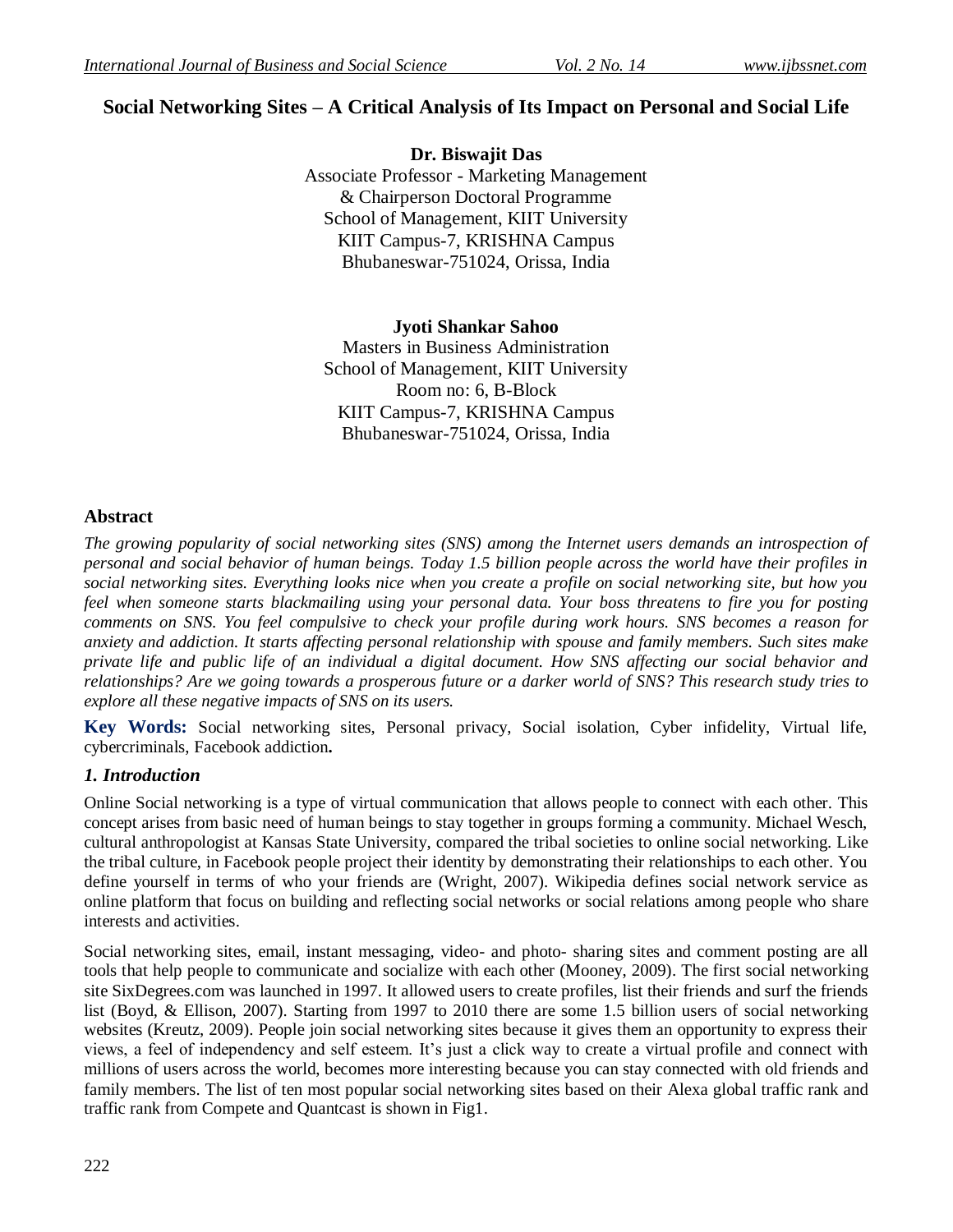| <b>Rank</b> | <b>Sites</b>    | <b>Estimated Unique Monthly visitors</b> |  |  |  |  |
|-------------|-----------------|------------------------------------------|--|--|--|--|
|             | Facebook        | 550,000,000                              |  |  |  |  |
| 2           | Twitter         | 95,800,000                               |  |  |  |  |
| 3           | MySpace         | 80,500,000                               |  |  |  |  |
|             | Linkedin        | 50,000,000                               |  |  |  |  |
|             | <b>Ning</b>     | 42,000,000                               |  |  |  |  |
| 6           | Tagged          | 30,000,000                               |  |  |  |  |
|             | Classmates      | 29,000,000                               |  |  |  |  |
| 8           | Hi <sub>5</sub> | 27,000,000                               |  |  |  |  |
| 9           | myyearbook      | 12,000,000                               |  |  |  |  |
| 10          | Meetup          | 8,000,000                                |  |  |  |  |

|  |  | Fig 1: Top 10 social networking sites in the world |  |  |  |
|--|--|----------------------------------------------------|--|--|--|
|  |  |                                                    |  |  |  |

**Source:** Top 15 most, 2011

According to ComScore, a leader in measuring the digital world, 84 percent of India"s total internet visitors are users of SNS. India is the seventh largest market worldwide for social networking after the U.S., China, Germany, Russian Federation, Brazil and the U.K. Facebook captures the top slot among SNS in India with 20.9 million visitors. Interestingly, Indian social networking audience has increased by 43 percent within 2009-10 ("Facebook captures top," 2010).

Mark Zuckerberg"s Facebook, initially launched for Harvard students, is today the most used social networking site by worldwide users. With more than 500 million active users, it is the third largest country after China and India. People spend over 700 billion minutes per month on Facebook and 70 percent of users are from outside United States. Interestingly, an average user has 130 friends on Facebook ("Facebook statistics," ). But is this the true picture of social networking sites? Is everything going fine in the world of social networking? What about the futures of its users? Are they happy with the virtual life or it is making their life hell? The above questions have been discussed with a critical analysis of available facts.

## *2. Personal Privacy: A Concern*

There is a narrow gap between private and public life in the age of social networking. Once you put personal data, image or video on web site, you are helpless to control its distribution. Though you can set its privacy level in the profile but you are sharing them with an unknown web administrator. Tomorrow your personal information may lend in the hand of parents, teacher, employer, spouse, criminal or a marketing company.

A study conducted by Pew Internet & American Life Project in 2007 found that 66 percent of teens restrict their online profile by making it private. They found 82 percent teens post their first name, followed by photos of themselves (79%), name of city (61%) and email address (29%). According to Pew study girls generally don"t post information that could help in finding their physical location. On the other hand, boys are just opposite and post more information about their real location (Lenhart, & Madden, 2007).

Today many employers look online profile before giving the job offer, because they don"t want to see only one side of employee's personality. The president of a consulting company in Chicago decided to check one of the candidate"s Facebook page, and found descriptions of marijuana, shooting people and obsessive sex. Finally the candidate was rejected for this (Mooney, 2009). In another case, 13 cabin crew of Virgin Atlantic were fired who posted derogatory comments about safety standards of the airline and its passengers on a Facebook forum. Similarly, British Airways investigated the behavior of several employees who described some passengers as "annoying" and "smelly" in Facebook ("Losing face," 2008).

A research by Gross and Acquisti after analyzing 4000 Facebook profiles of Carnegie Mellon University students, found threats emerging from personal information posted in social networking site. Only 1.2 percent of users changed their default privacy preferences. Hence fully identifiable information like (first name, last name, personal image, hometown, date of birth, ZIP code) easily available to anybody registered at Facebook. This information can be used to estimate a person"s social security number and finding sensitive medical information (Gross, & Acquisti, 2005). Using the information available on Facebook profile one can easily determine likely physical location of a person. Social networking sites are becoming a threat to the privacy of an individual.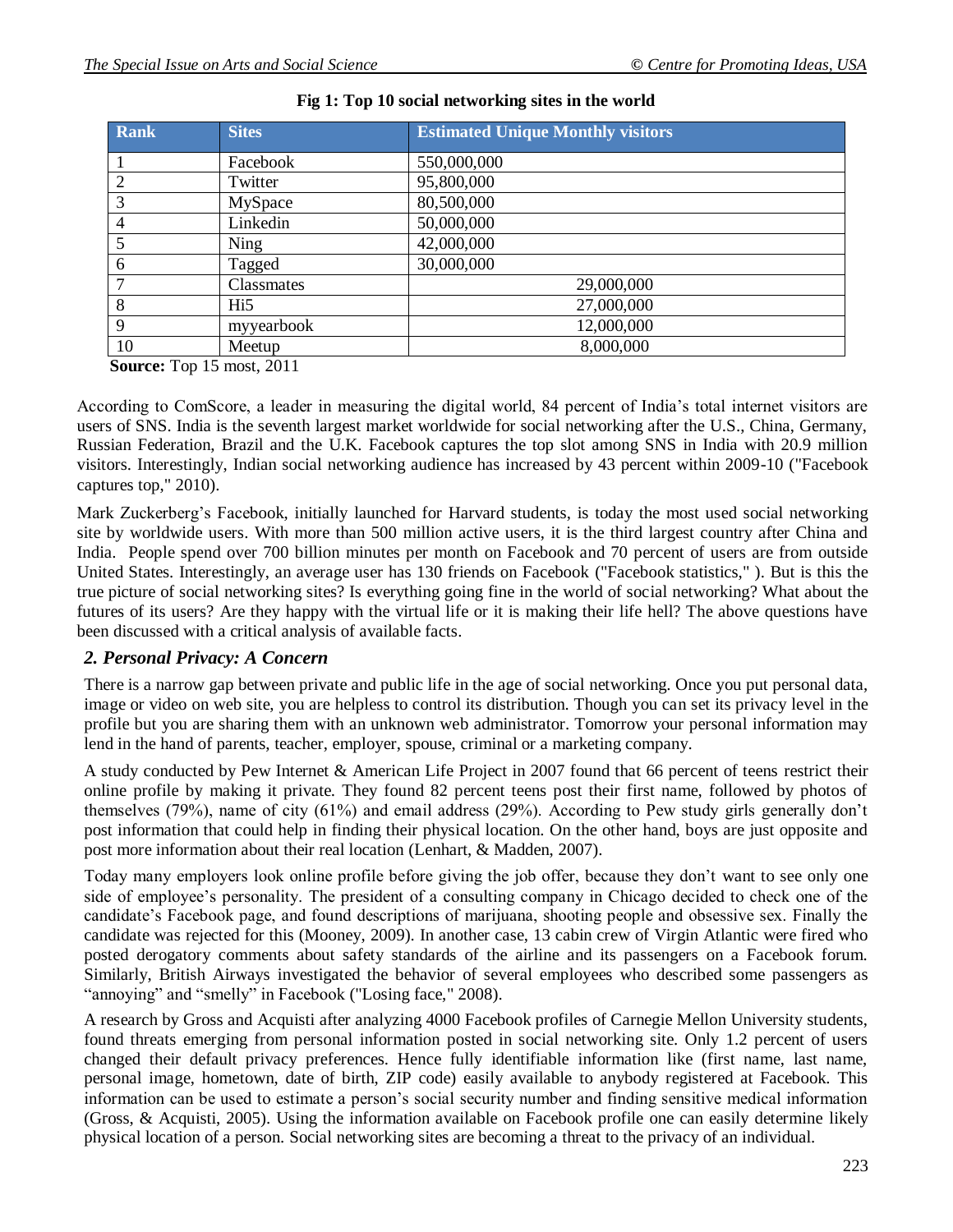## **2.1 Impact of Stranger Friends**

When you accept friend request from strangers, you put yourself at severe risk. The men at other side start exchanging words very cordially and within some days you have a faith on them. Then they start the mind game and start gathering more personal information. If they get to know your email address, they could go to email account and click on "forget password". And the system will ask a security question like – "your favorite teacher, your first phone number etc". Unknowingly, you have already shared this information with them. So now they have access to your email account. This task will be much easier if you set your date of birth, school or college name as email password. A study conducted by Internet security firm Webroot, found 2 in 10 people use significant date, such as birth date, or a pet's name as password which is often publicly visible on social networks. And 4 in 10 respondents shared password with at least one person (Boulder, 2010). Similarly, the Research done by BitDefender reveals that 75 percent of individuals use same password for social networking sites and Email ("Study reveals 75," 2010). All this ignorance by users becomes the main reason behind hacking of SNS profile and email account.

## **2.2 100 million Profiles hacked in Facebook**

Ron Bowles, an online security consultant, stunned everyone in 2010 by posting personal details of 100 million Facebook users online. Bowles used a program to scan 500 million Facebook profiles for information those were not hidden by privacy settings. And finally a collection of user IDs, names, URLs and all other data of those profiles were available as downloadable file in public. Facebook said "No private data is available or has been compromised". Yes it's true that information was publicly available, but it shows the vulnerability of privacy in social networking sites. For many people it's annoying to customize their profile privacy, so they face such kind of data theft risk.

## *3. Biological Impact of Social Networking*

Social networking users face severe health risk because they reduce face-to-face contact and become addicted in a virtual world of relationships. Instant gratification of needs become their goal. According to the U.S. Internet activity (January 2010) Nielsen Online says, users spent an average of 7 hours a month on Facebook. This makes Facebook **Internet's maximum time waster**. In U.S. 53 percent of people check their Facebook profile before getting out of bed in the morning and 35 percent check their accounts several times in a day ("People's addiction to," 2010).

Aric Sigman, fellow of the Royal Society of Medicine, says "social networking sites have played a significant role in making people become more isolated. Lack of face-to-face contact could alter the way genes work, upset immune responses, hormonal levels, function of arteries and influence mental performance. This could increase the risk of health problems like cancer, strokes, heart disease and dementia ("Online networking harms," 2009)". In his research *'*Well connected? The biological implications of social networking*'* published on Biologist reveals since 1987, face-to-face social interaction has sharply fallen with the increase in use of electronic media. It has reported the first evidence that social isolation is linked to alterations in human gene transcription. DNA analysis showed 209 genes were differentially expressed for people with high levels of social isolation (Sigman, 2009).

## **4. Its affects Work Productivity**

People spent hours chatting with their friends and browsing profiles on social networking sites. It becomes a compulsive habit to visit own profile several times in a day for checking friends" updates, changing status, and commenting on others photos and videos. Finally it diverts employees' attention from the office work. A study conducted by Nucleus Research with 237 corporate employees shows 77 percent of them use Facebook during work hours. And it results in 1.5% drop in employee productivity for those companies allowing full access to Facebook (Gaudin, 2009).

Another study by Robert Half Technology, an IT staffing firm, says "54% of U.S. companies have banned workers from using social networking sites while on the job" (Gaudin, 2009). This was further affirmed by a survey of 3500 UK companies, it says 233 million hours are lost every month as a result of employees wasting time on social networking sites ("Facebook costs business," 2007). Mike Huss, director of employment law at Peninsula says "All firms should block access to sites such as Facebook. Why should employers allow their workers to waste two hours a day on Facebook when they are being paid to do a job". Portsmouth City Council blocked access to Facebook after it found its 4,500 staff logged on for 270,000 times a month, and they collectively waste 572 hours (71 working days) in just one month (Kisiel, 2009).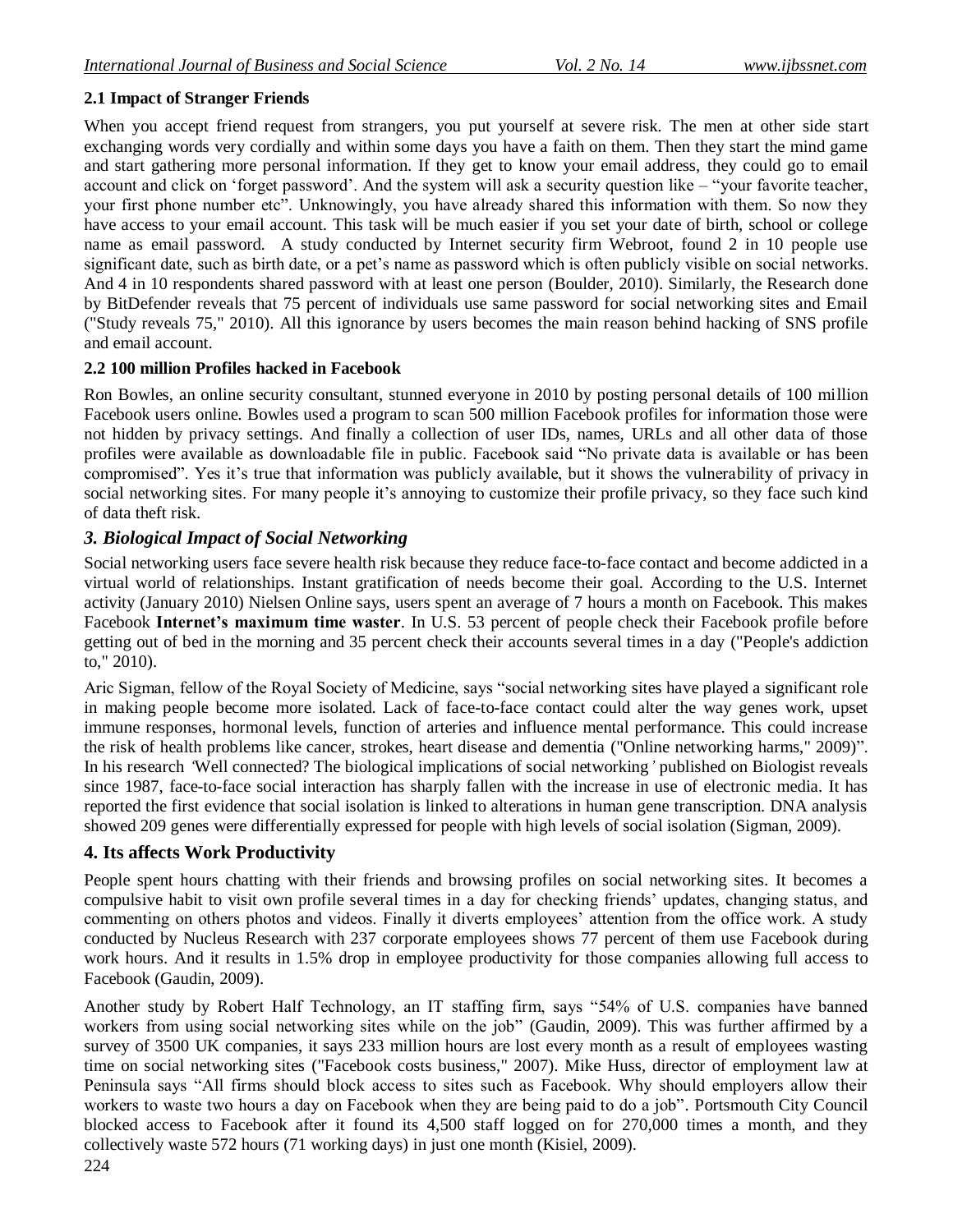This problem is much intense in developed countries and in extreme case the employees are sacked. After all it's a waste of public money because of social networking sites.

## *5. Facebook Addiction Disorder*

After drugs and alcohol addiction, if the world is facing any new type of addiction disorder, then that is Facebook addiction. This is a kind of Internet addiction, but social networking site influences such that people goes mad behind it. It's like people being immersed in virtual life and forgetting about the physical world around them. Alexandra V. Tobias, a mother from north Florida, killed her own child because the boy was crying that make her anger while she was playing FarmVille on Facebook. The shocking story was reported by the Florida Times-Union in 2010. Salum Kombo, 18 yrs from London, was stabbed by his friend over an argument that started over Facebook. Salum wrote something stupid on his friend"s wall and that provoked the boy to kill his best friend on the street (France, 2009).

A survey conducted among 1000 people across United States to find people"s addiction to social networking sites, finds 56 percent users check Facebook at least once a day. And 29 percent can stay only few hours without checking their account. Study says people under 25 years are more likely to lose sleep keeping an eye on their friends" post. Interestingly, 17 percent would read a message on Facebook during sex and 63 percent while in the toilet ("People's addiction to," 2010).

Jerry, a man in his late thirties, ruined his family, job and life because of addiction to social networking sites. And he realized the pain when his wife tweeted to him "she wants divorce". Now he is founder of the site Social Media Addicts Association (SMAA). That helps the people to share their stories of addiction to SNS and recover from it. When we searched 'Facebook addiction disorder' in Google, it gives 343,000 results. The more interesting thing is that there a number of communities in Facebook itself that talks about FAD.

Psychologist Michael Fenichel describes FAD "it is a situation in which Facebook usage overtake daily activities like your normal function, eating, working, waking up, sleeping and many more" ("Facebook addiction disorder," 2010). According to Dr Mohamad Hussain Habil, director of university Malaya Center of Addictive Sciences, "it"s a brain disorder as a result of neurochemical dysfunction where normal behavior becomes abnormal". Dr Hussain says "parents brought their teenage children thinking that they were under the influence of drugs when the teenagers perform poorly in school and not interacting as usual. The teens were so obsessed with virtual activities that they were willing to forego their meals, sleep, responsibilities and leisure activities. The fact was these children were addicted to the Internet" (Renganayar, 2010).

Dr. Joanna Lipari, a clinical psychologist at University of California says there are five clues that show you are addicted to Facebook ("Are you suffering," 2010).

- $\checkmark$  You start losing sleep over Facebook and that hampers your daily activity.
- $\checkmark$  Spend more than an hour on Facebook.
- $\checkmark$  You become obsessed with your old loves and start visiting their profile. And gradually it starts to affect your current relationship status.
- $\checkmark$  You tend to ignore work and use Facebook in office hours.
- $\checkmark$  When you think of going a day without Facebook, it causes stress and anxiety to you.

Social networking sites should be limited for making friends and fun in the leisure. But don"t substitute it with your real life social contacts. Otherwise, you will be facing social isolation, high level of anxiety and other behavioral disorders.

## *6. How it's helping Cybercriminals*

The beginning of social networking sites started to make contacts with people and build a network of healthy relationship in the society. But now it seems offering cybercriminals a great advantage to target victims. Haydn and his family were out of home for treatment of his son in Leeds. Instead of making phone calls to everyone, he was updating on Facebook message about son"s health. Someone read his Facebook message and burgled their home during this time. A report by Daily Mail shows "crimes associated with the networking site have increased by as much as 7000 percent in some area – including cases of murder, rape, pedophilia, bullying, assault and burglary" ("Facebook – crime," 2010). Pedophiles are using social networking sites because that is where they can lure the victim willingly. Teens easily believe in Love with the person they met online but actually they are falling to a trap of sexual predator.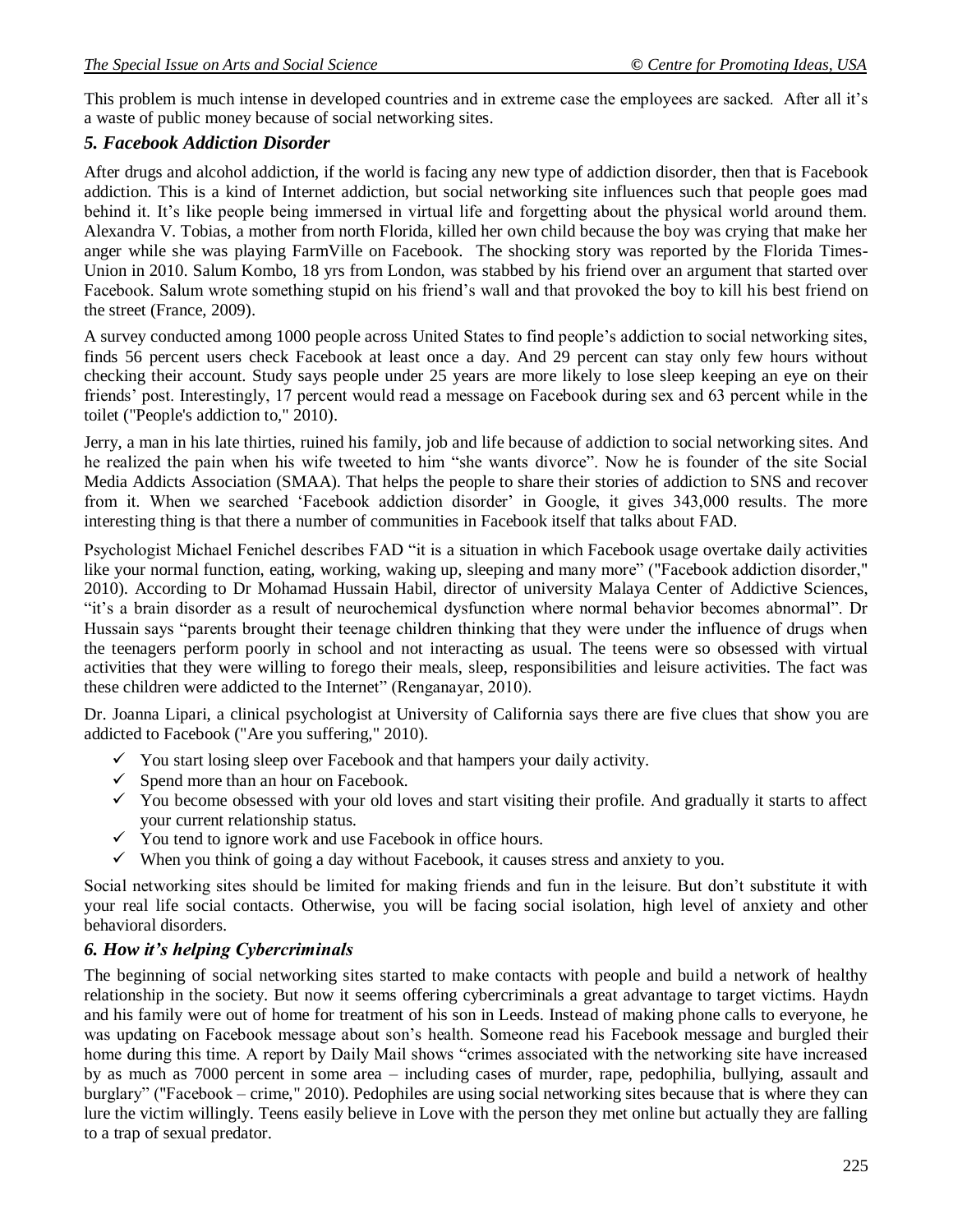Janis Wolak of the Crimes against Children Research Center at the University of New Hampshire says: "majority of cases involve young teenagers, mostly 13-, 14-, 15-year-old girls who are targeted by adults on Internet who are straightforward about being interested in sex" (Steenhuysen, 2008). In a similar case, Ashleigh Hall, a 17 year old girl, accepted friend request from a 33 year old man on Facebook. She had no idea that actually he was a convicted rapist who created a Fake profile as a teenager. And Finally, Ashleigh was murdered by that person ("Facebook – crime," 2010). The major problem is that there is no way to verify the actual identity on cyberspace and the criminals takes the advantage of this.

The secure feeling of being anonymous in SNS encourages a person to commit cyber crimes that a normal person would have never committed in real world. In another case, a 19 year old Wisconsin boy posed as a girl on Facebook and persuaded 30 fellow classmates to send naked pictures of them. And finally, he was blackmailing the victims for sex using those photos and videos ("New berlin teen," 2009). These things happening so securely on a networking site, but the victim do not come out because of social stigma. In most of the time when the case comes to investigating agency, the criminal has already done a severe damage. Countries like India are also facing similar threats from networking sites. According to Central Crime Branch, all reported cases were committed on Facebook, Orkut or MySpace, with Facebook topping the list (Venugopal, & Peter, 2010). Cyber crimes on SNS includes posting objectionable content on user's profile, creating fake profile to defame a person and getting access to someone"s profile by hacking.

### *7. The power to Destroy Relationships*

Social networking site that once was thought to be helping people across the world to unite and making new relationship can also damage the relationship and make life miserable. Imagine one morning you find, your spouse updated his marital status to single on Facebook. And people posting comments about your sad break up. How cheap has become our relationships in the age of social networking. A survey by the American Academy of Matrimonial Lawyers (AAML) reveals Facebook is the main reason behind one out of five divorces in the US. It also says 80 percent of divorce lawyers use social networking site to gather evidence. Flirty messages, photographs and other personal information that you share on Facebook can be used as proof of infidelity. Mark Keenan, managing director of Divorce Online says: "The most common reason is people having inappropriate sexual chats with people they were not supposed to" ("Facebook causes one," 2010).

Facebook is fuelling divorce rate because it easily reunites old lovers and acts as a secret platform for dating. A research conducted on 308 Facebook users found majority of participants (74.6%) are likely to add previous romantic or sexual partner as friends on Facebook (Grohol). It also shows time spent on Facebook increasing jealousy related feelings. Some people"s flirting comment on your profile can make your partner feeling aggressive and jealousy. And this starts the beginning of a break up.

Dr.Marlene Maheu, author of the book **Infidelity on the Internet** and a Psychologist, says "Cyber Infidelity occurs when a partner in a committed relationship uses the computer or the Internet to violate promises concerning sexual exclusiveness (Maheu, 2002)". Today social networking site making it much easier, your spouse not feeling good to have sex with you but seeking sexual solicitation from Facebook friend. Interestingly, there are sites dedicated to Facebook cheating. FacebookCheating.com provides tips how to catch a cheating spouse in the social networking sites. Some typical clues to know if your spouse is involved in cyber Infidelity ("Online affair –," ):

- $\checkmark$  Spends excessive time online.
- $\checkmark$  Computer use continues even after its bed time.
- $\checkmark$  Computer screen is changed by your partner when you come close.
- $\checkmark$  You don't know any password or anything about his email address.
- $\checkmark$  Internet history is always cleared.

#### *8. How to remain safe in SNS*

Whether to use social networking site or not is an individual decision to many. But you must be aware of certain things when discussing your private life in public. These are some of the tips that can make you and your family safe on the networking sites.

1) **Change the profile privacy now**. Keep your information accessible only to people in your friend list.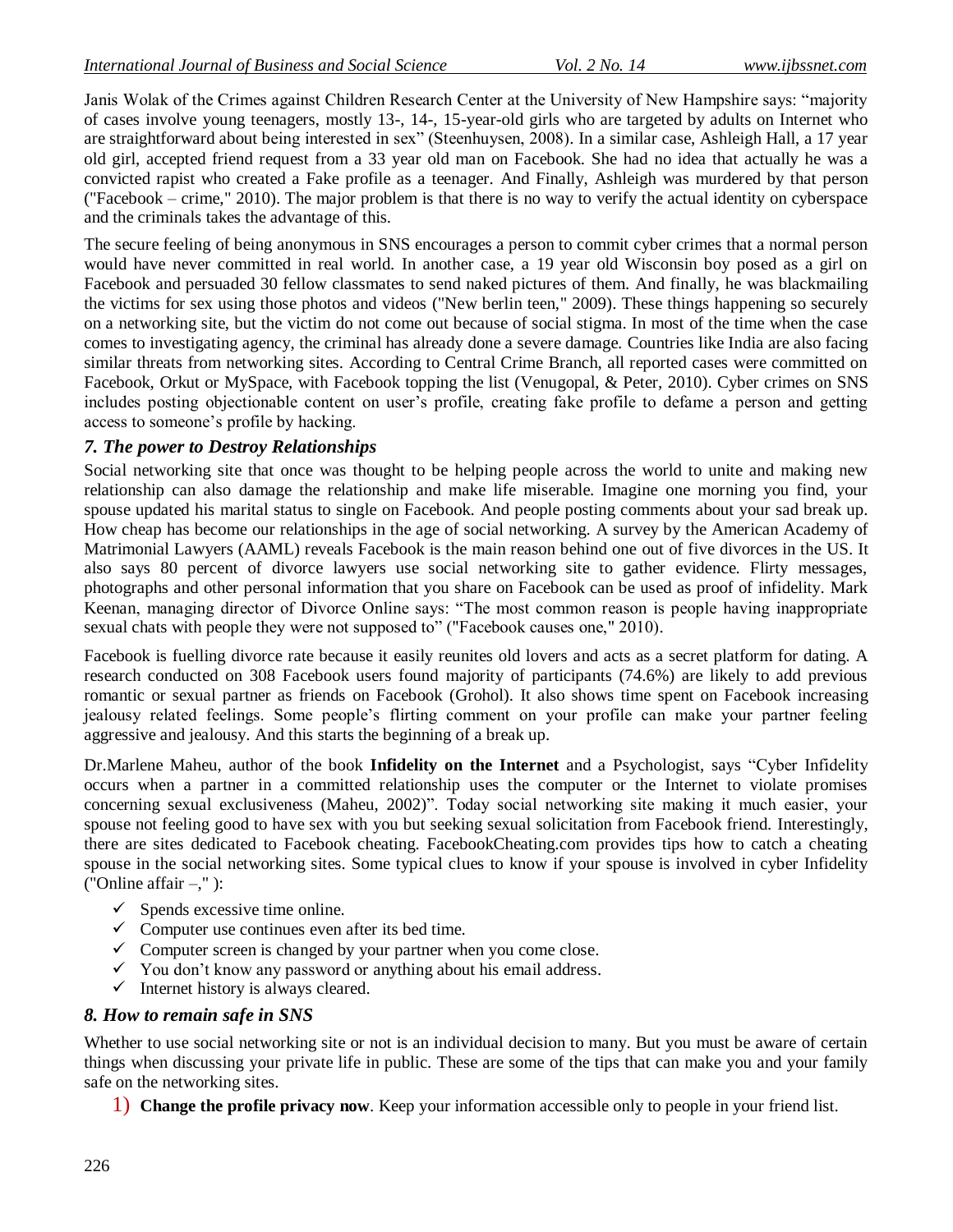- 2) **Don't accept friendship request from strangers**. Many often we judge a particular person online, by his/her profile picture and personal information. This is the first mistake that cyber criminals wanted us to do.
- 3) **Don't post very personal information on the profile.** It includes your email id, date of birth, contact number, home address and information about your family members.
- 4) **Be cautious while posting your photo.** Ensure your photo background doesn"t show about your actual whereabouts.
- 5) **Don't post your current location when on a tour.** Posting this information on social networking site is just like inviting criminals.
- 6) **Don't post negative things about your life**. This is just like maligning your own image. Your friends are monitoring your activity and one such mistake can cause havoc in future.
- 7) **Make distance from your ex's profile.** This might seem you little cruel, but once you decide to quit a relationship there is no meaning again visiting your ex-partner"s profile. If you want to have a good life in future, then unfriend your ex from friend list.
- 8) **Don't substitute real friends with virtual friends.** Facebook is a great tool to connect new people across world. But they can never be your real friends. You need real friends to enhance your social image and reduce stress and anxiety.
- 9) **Avoid using Social networking sites in work hours.** When you try to use social networking sites during work hour, it not only affects your work performance but also increases chances of getting fired.

## *9. Conclusion*

The growth of social networking sites shows a significant change in the social and personal behavior of Internet users. SNS has become an essential medium of communication and entertainment among the young adults. Though it has started to affect the daily activities of normal human beings, the popularity of SNS is not going to reduce in near future. Everything in this world can be used for a bad purpose as well as for good. It's us who can make the difference and utilize social networking sites wisely for the benefit of developing social bonds across the geographical borders. However, nefarious act of cyber criminals discussed in the article has to be brought to the fore and stringent measures should be taken to curb the menace. Cyber laws have to be fortified with advancement of rules as if violators cannot escape committing a crime, at the cost of societal values.

## *References*

*Are you suffering from (fad) facebook addiction disorder*. (2010, November 8). Retrieved from [http://www.fbdetox.com/2010/11/08/are-you-suffering-from-fad-facebook-addiction-disorder/.](http://www.fbdetox.com/2010/11/08/are-you-suffering-from-fad-facebook-addiction-disorder/)

Boulder, Colo. (2010, October 12). *New webroot survey reveals poor password practices that may put consumers' identities at risk*. Retrieved from [http://pr.webroot.com/threat-research/cons/protect-your-computer-from-hackers-](http://pr.webroot.com/threat-research/cons/protect-your-computer-from-hackers-101210.html)[101210.html.](http://pr.webroot.com/threat-research/cons/protect-your-computer-from-hackers-101210.html)

Boyd, d. m., & Ellison, N. B. (2007). Social network sites: definition, history, and scholarship. *Journal of Computer-Mediated Communication*, *13(1)*. Retrieved from [http://jcmc.indiana.edu/vol13/issue1/boyd.ellison.html.](http://jcmc.indiana.edu/vol13/issue1/boyd.ellison.html)

*Facebook captures top spot among social networking sites in india*. (2010, August 25). Retrieved from [http://www.comscore.com/Press\\_Events/Press\\_Releases/2010/8/Facebook\\_Captures\\_Top\\_Spot\\_among\\_Social\\_Netwo](http://www.comscore.com/Press_Events/Press_Releases/2010/8/Facebook_Captures_Top_Spot_among_Social_Networking_Sites_in_India) [rking\\_Sites\\_in\\_India.](http://www.comscore.com/Press_Events/Press_Releases/2010/8/Facebook_Captures_Top_Spot_among_Social_Networking_Sites_in_India)

*Facebook causes one in five divorces in us*. (2010, December 1). Retrieved from [http://www.hindustantimes.com/Facebook-causes-one-in-five-divorces-in-US/Article1-633165.aspx.](http://www.hindustantimes.com/Facebook-causes-one-in-five-divorces-in-US/Article1-633165.aspx)

*Facebook 'costs business dear*. (2007, September 11). Retrieved from [http://news.bbc.co.uk/2/hi/6989100.stm.](http://news.bbc.co.uk/2/hi/6989100.stm) *Facebook – crime associated with social networking sites increases 7000%*. (2010, December 20). Retrieved from [http://www.impactlab.net/2010/12/20/facecrook-crime-associated-with-social-networking-sites-increases-7000/.](http://www.impactlab.net/2010/12/20/facecrook-crime-associated-with-social-networking-sites-increases-7000/)

*Facebook statistics*. (n.d.). Retrieved from [http://www.facebook.com/press/info.php?statistics.](http://www.facebook.com/press/info.php?statistics)

France, Anthony. (2009, December 22). *Facebook 'disrespect' led to killing in street*. Retrieved from [http://www.thesun.co.uk/sol/homepage/news/2781029/Facebook-insult-led-to-killing-in-the-street.html.](http://www.thesun.co.uk/sol/homepage/news/2781029/Facebook-insult-led-to-killing-in-the-street.html)